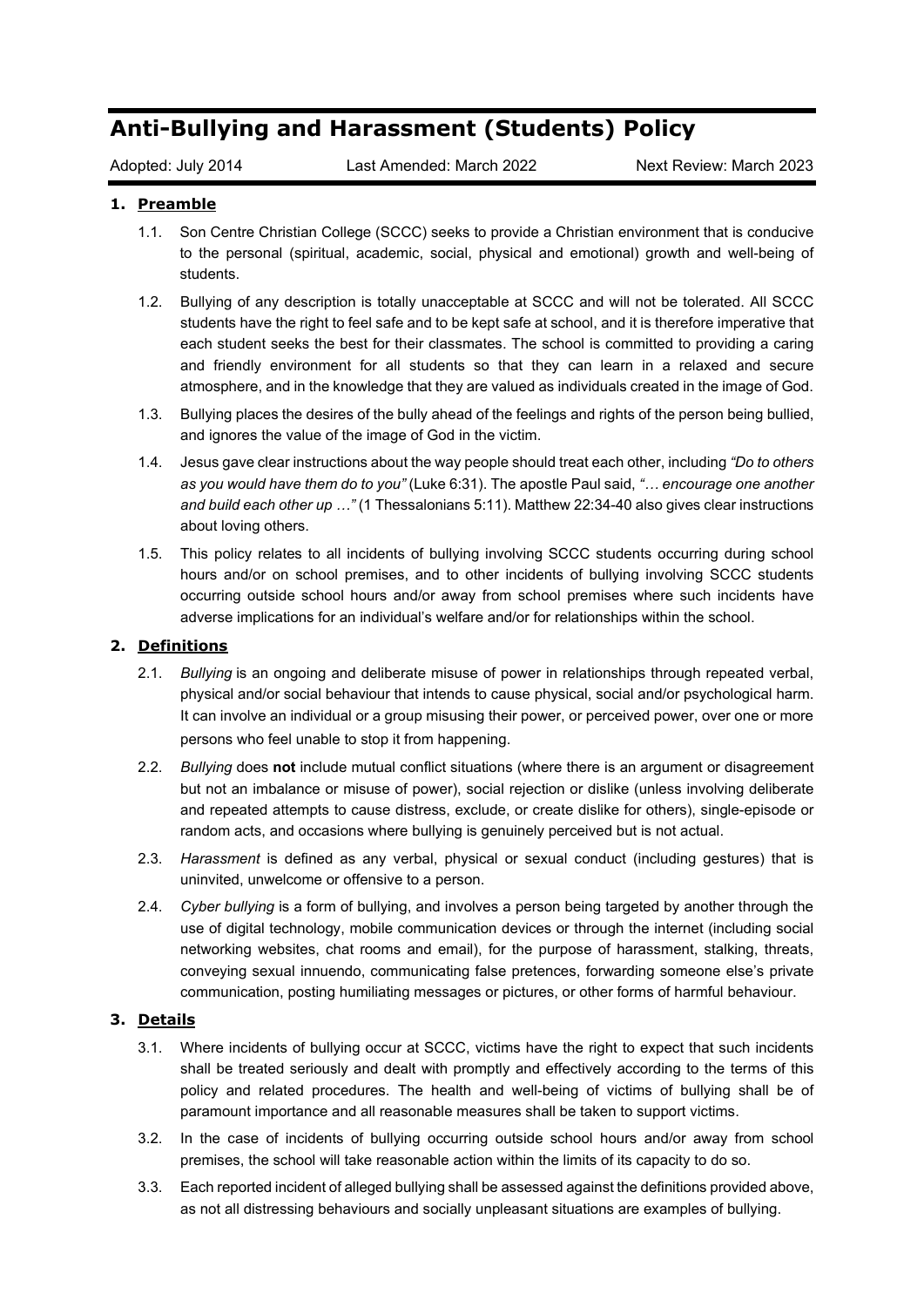- 3.4. Disciplinary measures in relation to proven incidents of bullying shall be determined in accordance with the *Student Discipline and Behaviour Policy* and other relevant policies, and any related procedures, and may include the suspension or expulsion of students.
- 3.5. Staff, students and other members of the SCCC community are expected to be pro-active against bullying, including promptly reporting incidents of bullying that they become aware of.
- 3.6. As determined by the Principal, staff members shall periodically undertake professional development designed to increase awareness of bullying in schools, to increase their skill and confidence in dealing with bullying, and to enable them to consistently enforce this policy and related procedures.
- 3.7. The Principal shall ensure that specific procedures are consistent with this policy and which establish clear guidelines for investigating and dealing with incidents of bullying. Procedures in relation to bullying shall be both preventative (educating appropriately to avoid incidents of bullying) and interventionist (acting appropriately as a response to incidents of bullying). Any procedural documents shall elaborate on the different forms of bullying and give examples of what bullying is *and what it is not*.
- 3.8. The Principal shall ensure that a *Student Code of Conduct* consistent with this and other related policies is developed, in consultation with both staff and students, and subsequently implemented. Such document shall identify goals and standards for student behaviour, and include safe school and specific anti-bullying strategies that aim to promote positive student behaviour, prevent antisocial behaviour, and encourage respect, compassion and cooperation.
- 3.9. The Principal shall ensure that the school is proactive in communicating its policy in relation to bullying to all members of the school community, and that parents are informed about how to detect signs of possible bullying in their children.
- 3.10. The Principal shall ensure that teaching in relation to bullying is included in selected areas of the curriculum.
- 3.11. In addition to this policy, reference should also be made to other related policies; including *Electronic Communications and Information Technology Policy* and *Student Discipline and Behaviour Policy*.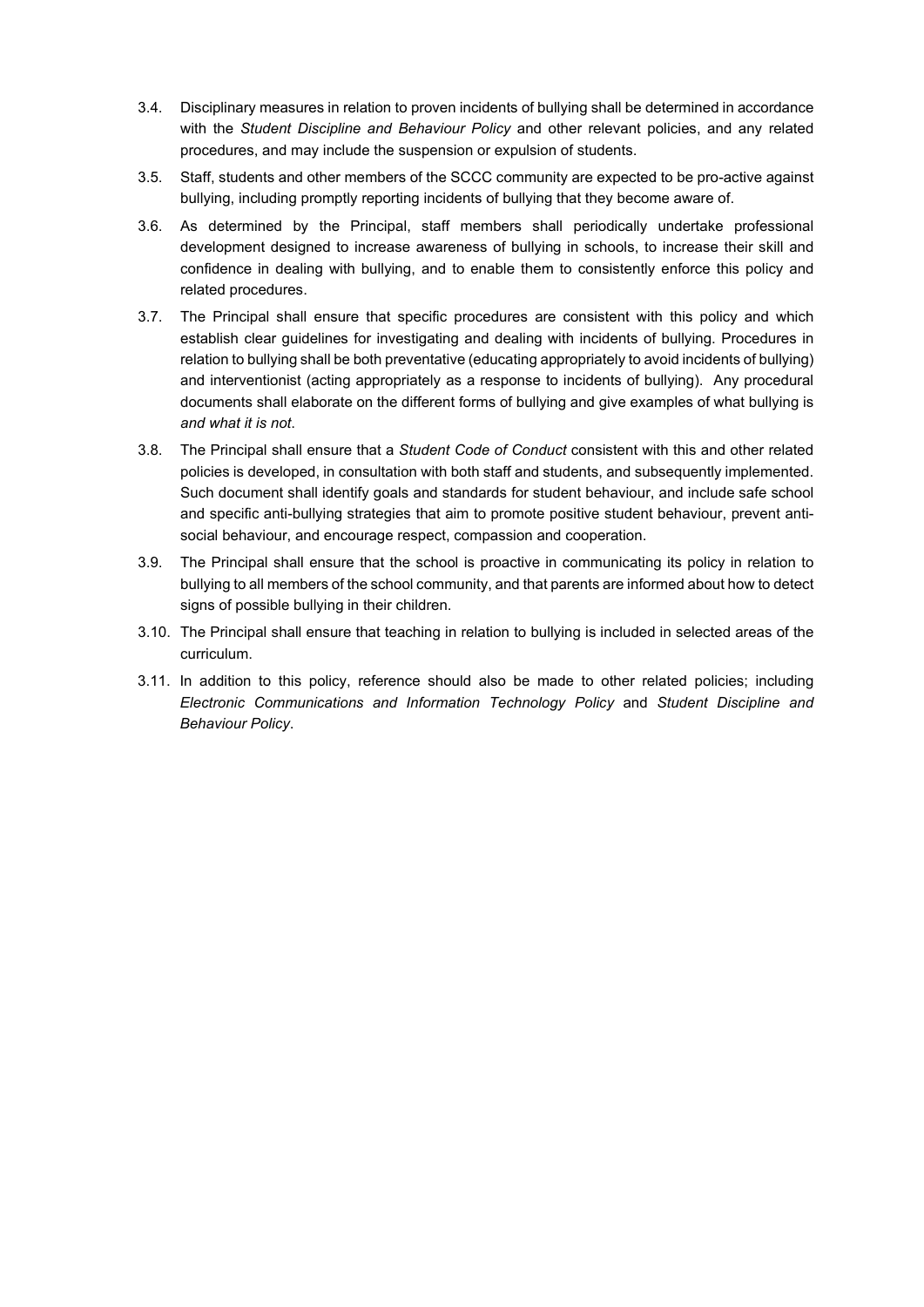### *Appendix A*

#### **Procedures for Addressing Allegations of Bullying and Harassment of a student by a member of the School Staff or Other Adult**

The student or parent(s) on behalf of the student should report the matter to the Principal. The following steps will be taken:

- 1. The Principal will meet with the parent(s) and student to clarify the allegation and inform them of the procedures in place within the College for the resolution of bullying and harassment issues. Full notes need to be made of this interview.
- 2. The Principal should meet with the staff member or other adult to discuss the issue and prepare for a meeting with the parent(s) and student.
- 3. The Principal will invite the parent(s), with the student, to meet with the staff member or other adult concerned to air the complaint and seek reconciliation and restitution.
- 4. If this meeting resolves the issue to the parent(s) and student satisfaction, no further action need be taken. The Principal will make a report of the meeting.
- 5. If the matter is not satisfactorily resolved, the Principal will ask the parent to make a written complaint.
- 6. The Principal will make further investigation of the issues surrounding the complaint with view to understanding with whom the fault(s), if any, lie.
- 7. The Principal will meet with the staff member or other adult against whom the complaint has been made, to:
	- a. Show him/her the written complaint
	- b. Invite the person to make a written reply to the allegations
	- c. Inform him/her of the processes which will be followed to resolve the issue.
- 8. The Principal will then facilitate a Mediation Meeting. By agreement between the Principal and the parents, the student may or may not be involved in the Mediation Meeting.
- 9. If both parties agree to a Mediation Meeting, the Principal will facilitate such a meeting within 7 days of agreement.
- 10. If both parties do not agree to mediation, the Principal will determine one of the following courses of action:
	- a. If there appears conclusive evidence of fault, the Principal will carry out necessary discipline action.
	- b. If no clear fault can be established, the Principal may require the people concerned to show cause why they are not willing to attend a Mediation Meeting.
- 11. If the mediation process fails to produce its objectives, the following actions may be taken:
	- The Principal may give appropriate directions to either or both parties involved in the complaint.
	- The complainant may choose to take civil court action or make complaint to the relevant Industrial relations, Sexual Discrimination or Anti-Discrimination body.

#### **The Mediation Meeting**

Generally, the aim of the mediation meeting will be to resolve the issue at stake with minimal disruption to the people concerned and the life of the school. In particular, the objectives of the meeting will be:

- To facilitate open and honest communication between the parties
- To bring an awareness of the wrongdoing and its effect on people
- To facilitate repentance and the restoration of the relationships

The following people should attend a mediation meeting:

- The parties in dispute
- A support person for each party (e.g. Counsellor, pastor)
- Principal or another person decided upon to be a mediator
- Another party to record the process

In preparation for the Mediation Meeting the Principal will meet with the mediator before the Mediation Meeting to brief the mediator and give him/her copies of relevant documents.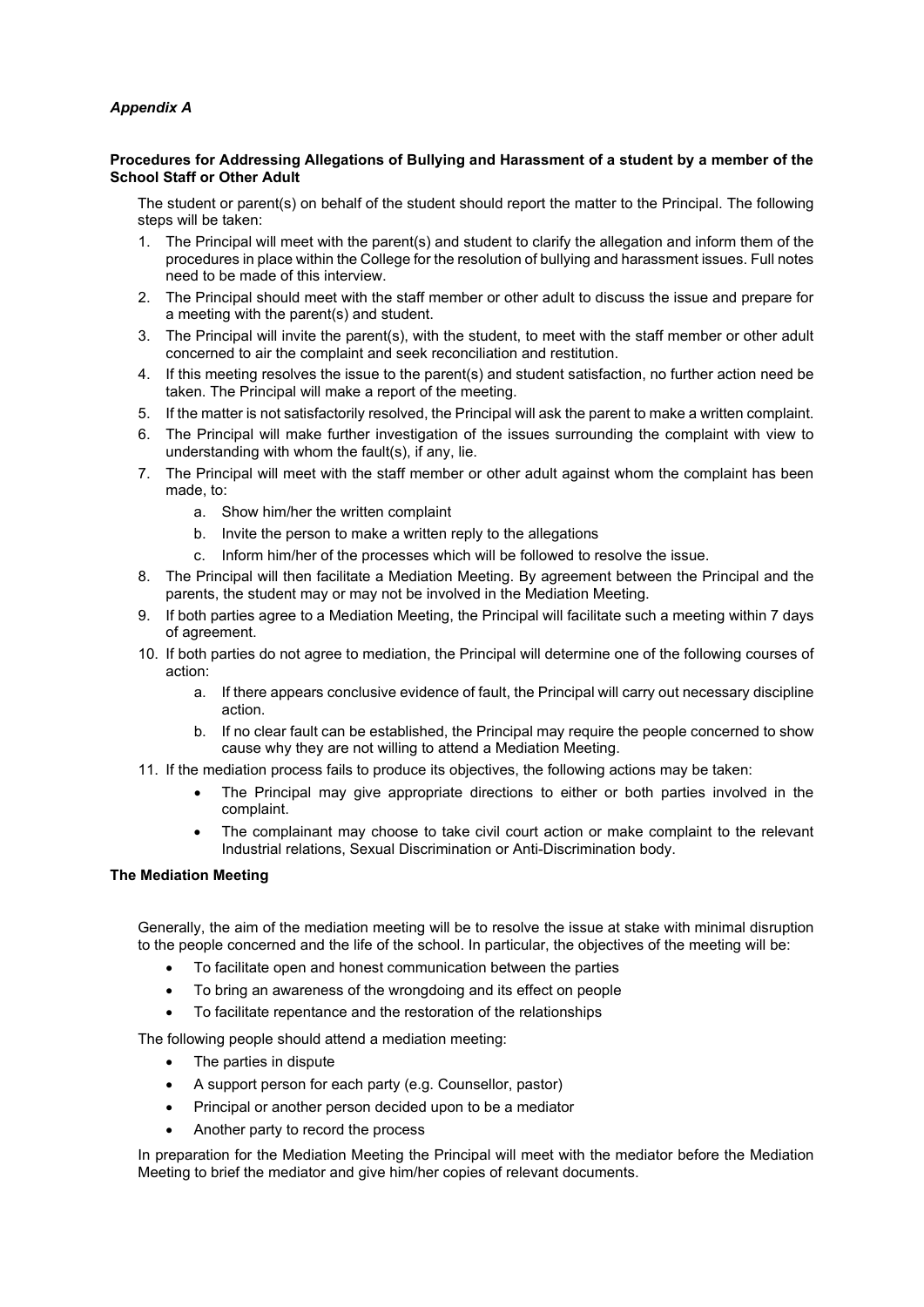The protocols of the Mediation Meeting will be:

- The Principal will introduce all parties to each other, briefly state the purpose and protocols of the meeting and the mediator/Principal will be in charge of the meeting.
- Participants in the meeting will speak through the mediator/Principal at all times unless asked by the mediator/Principal to address others directly.
- At the conclusion of the meeting the mediator/Principal will summarise the current position, indicate further action, then close the meeting.
- The Principal will be responsible for keeping a report on file.

To achieve the goals of mediation, several meetings may be necessary. A follow-up process and evaluation meeting may also be needed.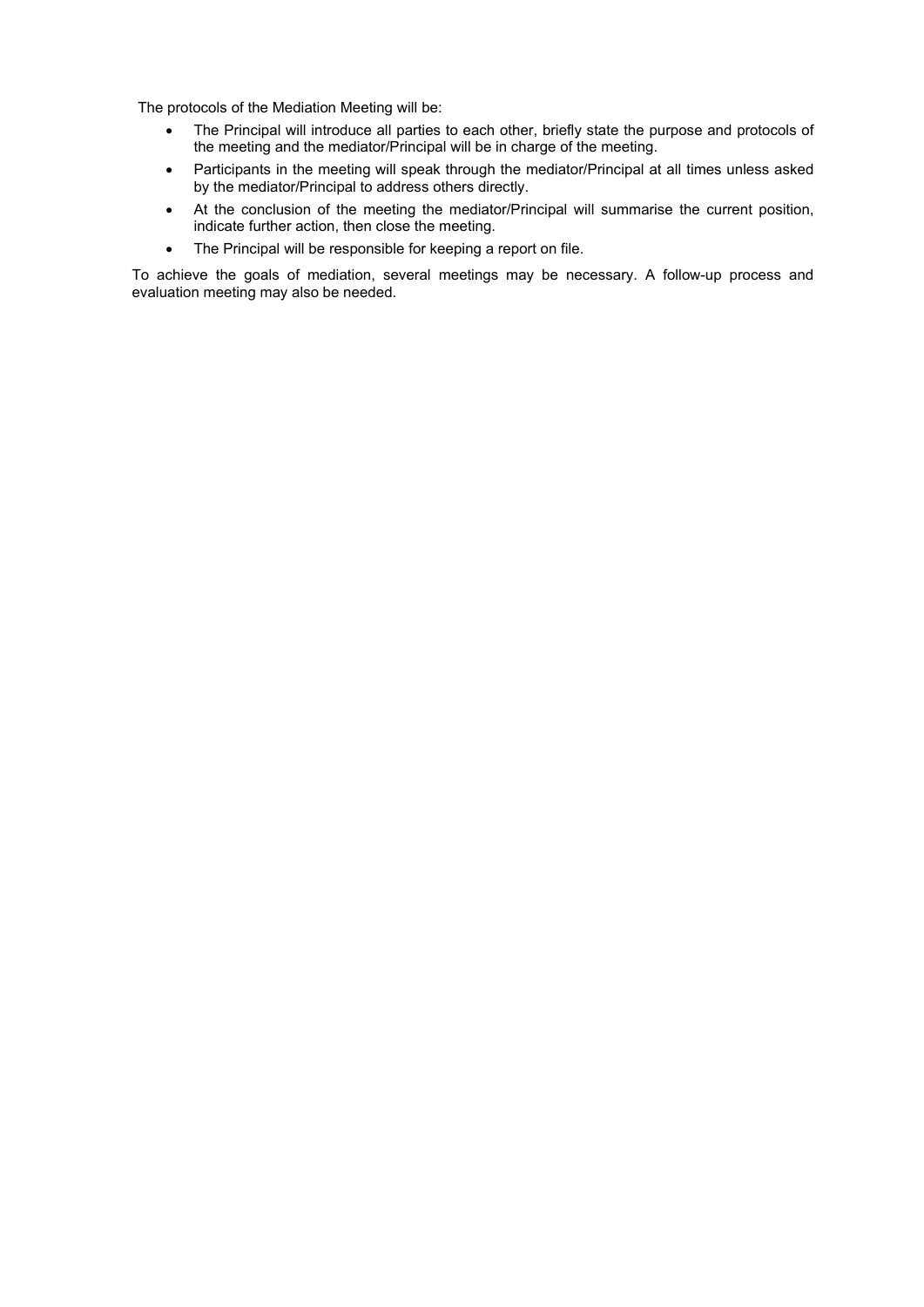# **Bullying**

**(Information for Parents)**

Son Centre Christian College desires to provide a safe and happy environment for young people that is free from negative and hurtful experiences. All forms of bullying are unacceptable in the school.

#### **What is Bullying?**

**Bullying** is defined as an ongoing misuse of power in relationships through repeated verbal, physical and/or social behaviour that causes physical and/or psychological harm. It can involve an individual or a group misusing their power over one or more persons. Single incidents and conflict or fights between equals, whether in person or online, are not defined as bullying. Behaviours that do not constitute bullying include:

- mutual arguments and disagreements (where there is no power imbalance)
- not liking someone or a single act of social rejection
- one-off acts of meanness or spite
- isolated incidents of aggression, intimidation or violence.

However, these conflicts still need to be addressed and resolved.

**Cyber-bullying** is defined as bullying that takes place using electronic technology. Electronic technology includes devices and equipment such as mobile phones, computers, tablets as well as communication tools including social media sites, text messages and websites.

#### **Forms of Bullying**

#### **1. Physical**

Examples:

- Pushing, hitting, fighting, punching, poking, spitting
- Hiding, damaging or destroying property
- Touching in offensive ways
- **2. Verbal**

Examples:

- Comments about appearance, race, cultural beliefs, disability, weaknesses, family, etc.
- Put-downs, offensive names/sounds, teasing, taunting, rude comments, joking, mocking, mimicking, threats and shouting
- Public criticism or ridicule of another's actions or appearance, particularly without having first given the person the dignity of discussing the issue personally and privately
- Malicious gossip, rumours or words to cause embarrassment

# **3. Non-verbal**

Examples:

- Rude gestures
- Taunting looks or body language used to intimidate others

#### **4. Extortion**

Examples:

- Forcing students to hand over lunches/money
- Forcing students to do acts of service
- **5. Exclusion**

# Example:

• Excluding others from activities for the purpose to hurt, frighten, embarrass or humiliate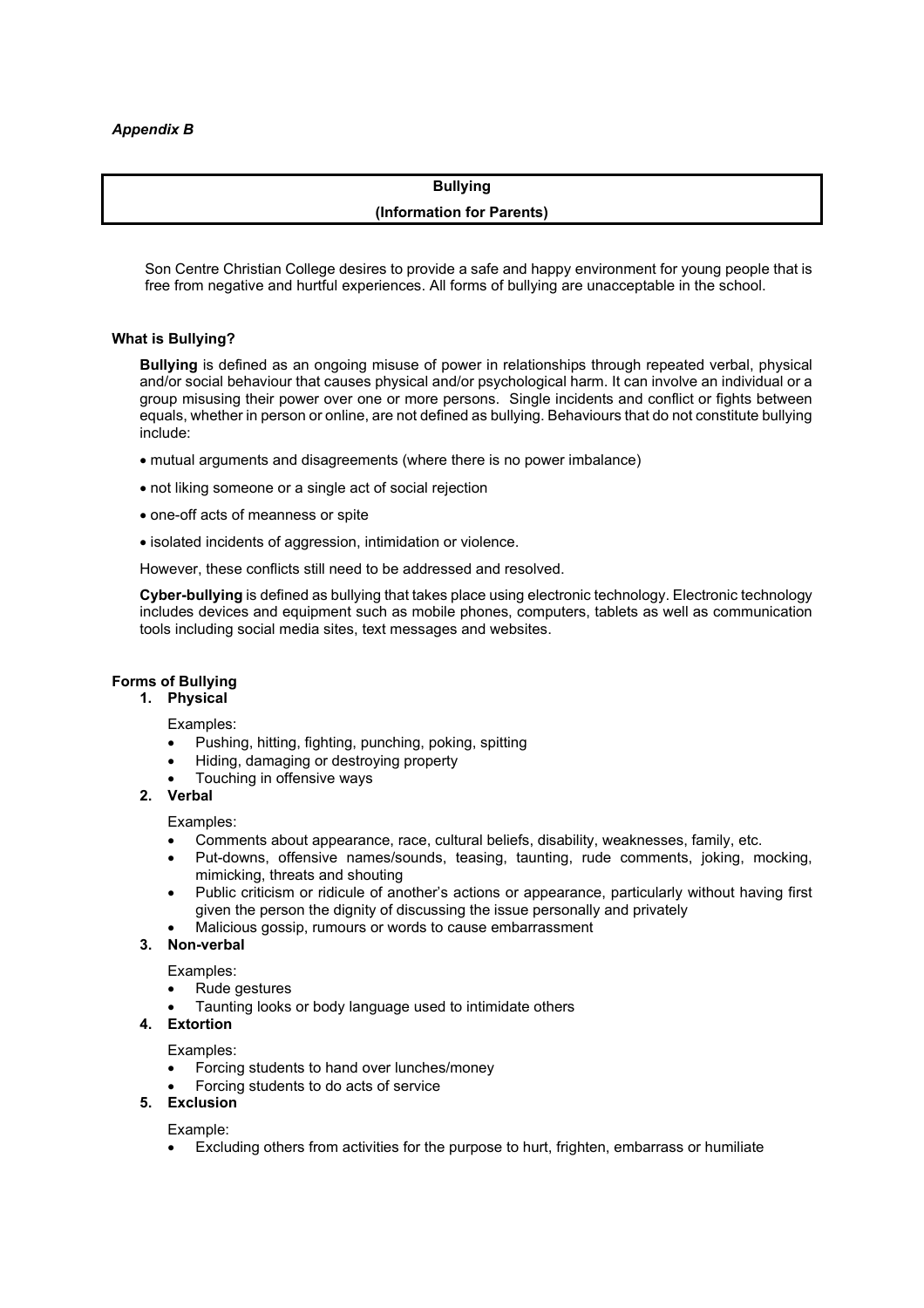#### **6. Cyberbullying**

Examples:

- abusive texts and emails
- hurtful messages, images or videos
- imitating others online
- excluding others online
- humiliating others online
- nasty online gossip and chat

#### **Guidelines for Students**

If students feel that they are being bullied at school, or if they observe somebody else being bullied, they should act in the following manner:

- If the incident is happening in the playground, they should seek help from a school leader or a teacher on duty. The matter must be reported and dealt with for the sake of all concerned.
- If the incident is happening in the classroom, they should report the matter to their teacher.

#### **Procedures for Dealing with Bullying**

Complaints concerning bullying and harassment must be responded to and investigated in a timely manner that respects the dignity and the privacy of those involved, whilst observing due process and procedural fairness.

- All students have the right to be heard and listened to and issues are to be resolved in a calm manner with as much time as necessary given to hearing what each student feels and assisting all students to feel more able to cope
- The class teacher will investigate and respond to initial concerns, behaviours or reports of bullying or harassment in accordance with the Student Discipline Policy & Procedures. If it occurs in playground, outside of class time or reported to another staff member, the class teacher will be informed and is required to follow up the situation.
- If the issue is considered significant, complex or unclear, the Principal will be informed, will investigate and take appropriate action in line with the Student Discipline Policy & Procedures. Parents of all students involved will be informed at this point.
- Students with identified bullying behaviour will take responsibility for their actions.
- The Principal will record all reported acts of bullying, investigations and follow-up meetings in the Behaviour Register.
- Continuing or more significant acts of bullying/harassment by an individual or a group will result in student(s) being interviewed by the Principal. Parents will be contacted again, and the student will be disciplined in a manner appropriate to a serious misdemeanour.
- The College chaplain(s) will be available to provide follow-up support and individual programs for those with identified bullying behaviours and those who have been bullied.
- Parents may be asked to initiate some counselling processes to help their child in this situation.
- If a student continues to display bullying behaviour or harassment towards others, the Principal may require that parents withdraw him/her from the College. This action will be taken if the Principal feels that there has been no positive response from the student or from the parents to the discipline and counselling process.

#### **Procedures for dealing with cyber-bullying**

The College reserves the right to determine whether incidents of cyber-bullying relate to the responsibility of the College. If determined the College has a role to play, we will:

- Ensure each student is safe and arrange support, including the involvement of the College chaplain(s).
- Support from staff should be provided on an ongoing basis with the agreement of the student and parent to assist the student to work through the effects of the cyber bullying and to help them develop and implement effective coping strategies.
- The student's parents will be contacted to alert them to the issue, and ongoing concerns regarding the welfare of the student, and discuss the issue of how best to deal with it.
- Reassure the student that the College is taking the incident and that seriously the reported bullying will be acted on.